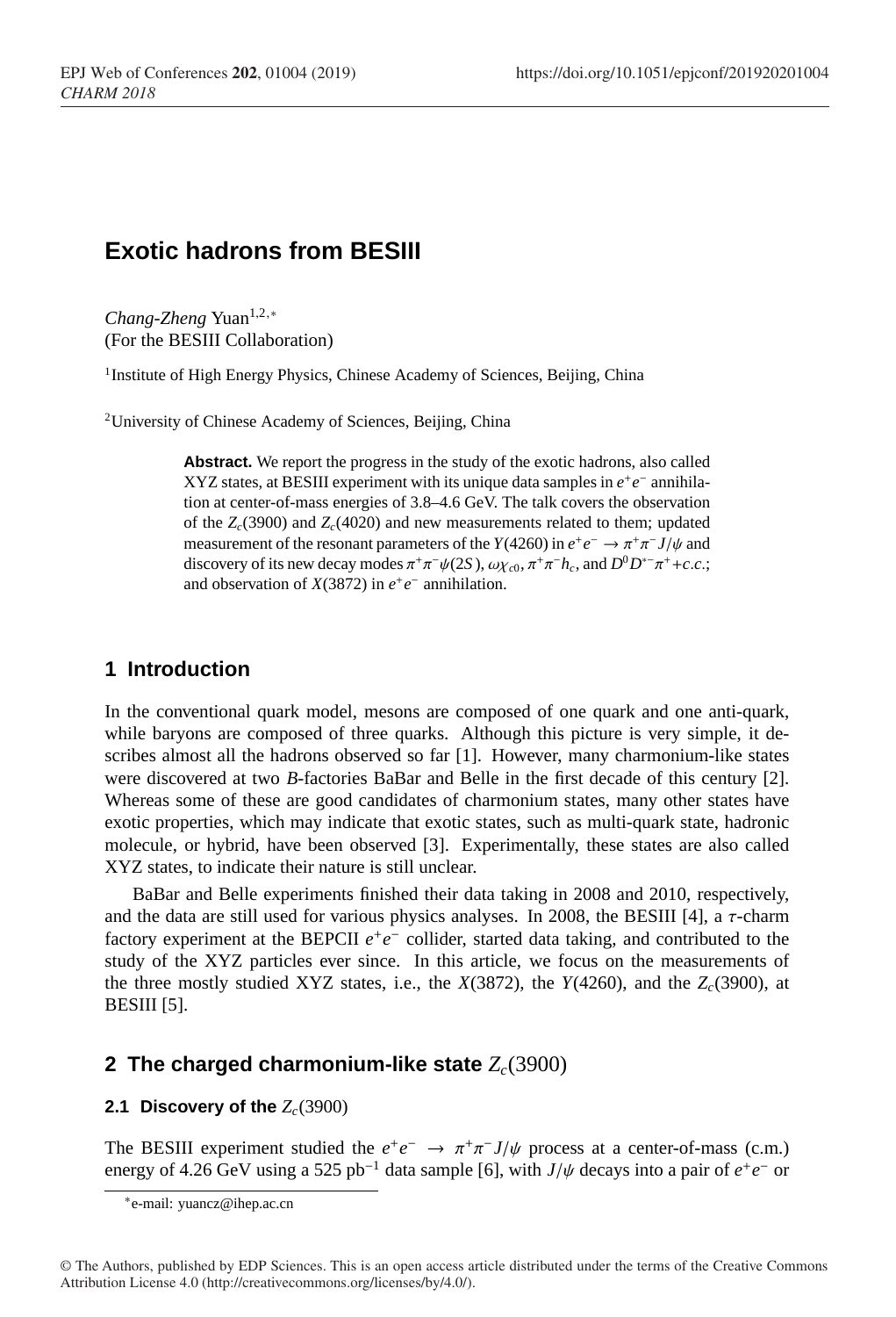

**Figure 1.** Dalitz plot for selected  $e^+e^- \to \pi^+\pi^- J/\psi$  events in the  $J/\psi$  signal region (left panel), and unbinned maximum likelihood fit to the distribution of the  $M_{\text{max}}(\pi J/\psi)$  (right panel).

 $\mu^+\mu^-$ . The *J*/ $\psi$  signal is selected by requiring the invariant mass of the lepton pair is consistent with the  $J/\psi$ , and a sample of 1595  $\pi^{+}\pi^{-}J/\psi$  events with a purity of 90% is obtained. The intermediate states are studied by examining the Dalitz plot (shown in Fig. 1) of the selected candidate events.

A structure at around 3.9 GeV/ $c^2$  was observed in the  $\pi^{\pm} J/\psi$  invariant mass distribution with a statistical significance larger than  $8\sigma$ , which is referred to as the  $Z_c(3900)$ . A fit to the  $\pi^{\pm}J/\psi$  invariant mass spectrum with a constant width Breit-Wigner (BW) function (Fig. 1), neglecting interference with other amplitudes, results in a mass of (3899.0±3.6±4.9) MeV/*c* 2 and a width of  $(46 \pm 10 \pm 20)$  MeV. The  $Z_c(3900)$  state was reported shortly after at Belle [7] with initial state radiation (ISR) data and with CLEO-c data at a c.m. energy of 4.17 GeV [8], and the mass and width agreed very well with the BESIII measurement.

#### **2.2 Spin-parity of the**  $Z_c(3900)$

BESIII determines the spin-parity of the  $Z_c$ (3900) based on a partial wave analysis (PWA) **below** the spin-party of the  $\mathcal{L}_c$ (5900) based on a partial wave analysis (FWA) of  $e^+e^- \rightarrow \pi^+\pi^- J/\psi$  events at  $\sqrt{s} = 4.23$  and 4.26 GeV [9]. Following the event selection reported in Ref. [6], the numbers of selected candidate events are 4154 at  $\sqrt{s}$  = 4.23 GeV reported in Ker. [0], the numbers of selected candidate events are 4154 at  $\sqrt{s}$  = 4.25 GeV and 2447 at  $\sqrt{s}$  = 4.26 GeV, with 365 and 272 background events, respectively, estimated by using the  $J/\psi$  mass sidebands.

The fit indicates that the spin-parity  $J^P = 1^+$  of the  $Z_c(3900)$  are favored by more than  $7\sigma$ over other quantum numbers (0<sup>-</sup>, 1<sup>-</sup>, 2<sup>-</sup>, and 2<sup>+</sup>). The pole mass of the *Z<sub>c</sub>*(3900) is measured as  $(3881.2 \pm 4.2 \pm 52.7)$  MeV/ $c^2$  and pole width  $(51.8 \pm 4.6 \pm 36.0)$  MeV. The Born cross sections for  $e^+e^- \to \pi^+ Z_c(3900)^- + c.c. \to \pi^+\pi^- J/\psi$  are measured to be  $(21.8 \pm 1.0 \pm 4.4)$  pb sections for  $e^+e^- \rightarrow \pi^- Z_c(3900) + c.c. \rightarrow \pi^- \pi^- \pi^+ \eta^+ \eta^-$  are measured at  $\sqrt{s} = 4.23$  GeV and  $(11.0 \pm 1.2 \pm 5.4)$  pb at  $\sqrt{s} = 4.26$  GeV.

## **2.3 Observation of**  $Z_c(3900)^{\mp} \rightarrow (D\bar{D}^*)^{\mp}$

With the data sample at  $\sqrt{s} = 4.26$  GeV, the BESIII experiment studied  $e^+e^- \to \pi^{\pm}(D\bar{D}^*)^{\mp}$ with single-tag method (only one of the two *D* mesons is reconstructed) and observed the open-charm decay  $Z_c(3900)^{\pm} \rightarrow (D\bar{D}^* + c.c.)^{\pm}$  [10]. The analysis is refined with double-tag method (both *D* mesons are reconstructed) and more luminosity [11]. In this analysis, both  $e^+e^- \rightarrow \pi^+D^0D^{*-} + c.c.$  and  $\pi^+D^-D^{*0} + c.c.$  are measured with data samples at  $\sqrt{s}$ =4.23 and 4.26 GeV. The double *D* tag technique allows the use of more *D* decay modes and the background level is greatly suppressed.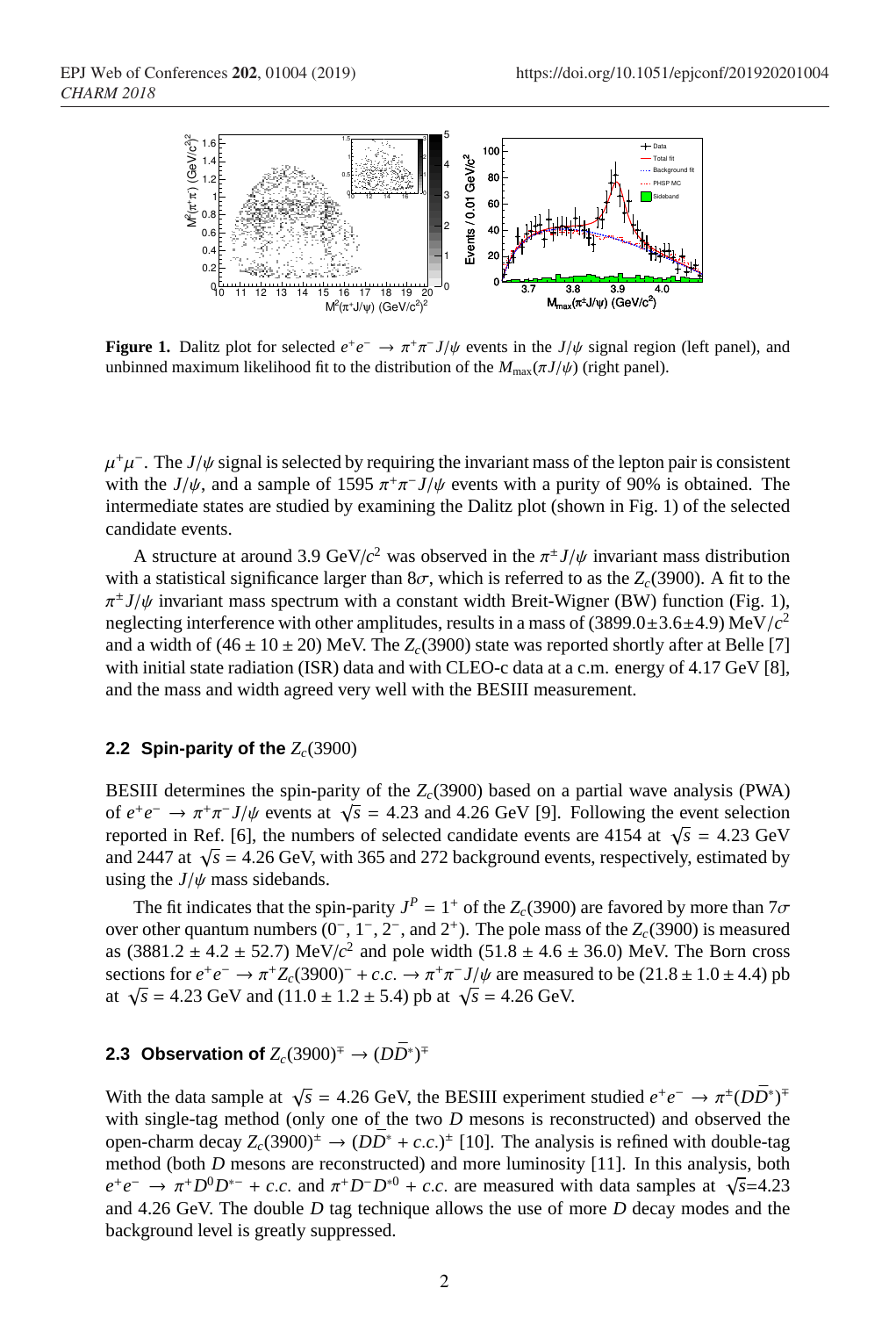The double-tag analysis only has ∼9% events in common with the single-tag analysis, so the two analyses are almost statistically independent and the results can be combined to have a better measurement. The combined pole mass and width are  $(3882.2 \pm 1.1 \pm 1.5)$  MeV/ $c^2$  and  $(26.5 \pm 1.7 \pm 2.1)$  MeV, respectively. The combined production rate  $\sigma(e^+e^- \to \pi^{\mp}Z_c(3900)^{\pm}) \times$  $B(Z_c(3900)^{\pm} \to (DD^*)^{\pm})$  is (104.4 ± 4.8 ± 8.4) pb at  $\sqrt{s}$ =4.26 GeV. The production rate  $\sigma(e^+e^- \to \pi^+ Z_c(3900)^+) \times \mathcal{B}(Z_c(3900)^+ \to (DD^*)^+) = (141.6 \pm 7.9 \pm 12.3)$  pb at  $\sqrt{s} = 4.23$  GeV which is from double-tag method only.

#### **2.4 Evidence for**  $Z_c(3900) \rightarrow \rho \eta_c$

BESIII searches for  $e^+e^- \to \pi^+\pi^-\pi^0\eta_c$  and intermediate states decay into  $\rho\eta_c$  with data collected at 4.23, 4.26, and 4.36 GeV [12]. The recoil mass of one charged pion (equivalent to the invariant mass of  $\rho^{\pm} \eta_c$  is shown in Fig. 2 for the data at  $\sqrt{s} = 4.23$  GeV, the  $Z_c(3900)^\pm$ signal is found while there is no significant  $Z_c(4020)^{\pm}$  signal. The  $\rho^{\pm}\eta_c$  invariant mass distribution is fitted with the contributions from  $Z_c(3900)$  and  $Z_c(4020)$  together with a smooth background.  $240 \pm 56$   $Z_c(3900)^{\pm}$  events is observed with a statistical significance of  $4.3\sigma$  $(3.9\sigma$  including the systematical uncertainty). The  $Z_c(3900)$  signals at other c.m. energies and the  $Z_c(4020)$  signals at all the c.m. energies are not statistically significant.



**Figure 2.** The  $\pi^{\pm}$  recoil mass distribution in  $e^+e^- \to \pi^{\pm}\rho^{\mp}\eta_c$  at  $\sqrt{s} = 4.23$  GeV and the fit with Z<sub>c</sub>(3900/4020)<sup>+</sup> signals (left panel); and the same plot with background subtracted (right panel). Dots with error bars are data, shaded histogram is from  $\eta_c$  sidebands, normalized to the number of backgrounds from the fit, the solid lines are total fit and the dotted line is background.

Using the results from Ref. [9], the ratio of the branching fractions of different  $Z_c(3900)^{\pm}$ decays is calculated as  $R_{Z_c(3900)} = \frac{\mathcal{B}(Z_c(3900) \rightarrow \rho \eta_c)}{\mathcal{B}(Z_c(3900) \rightarrow \pi J/\psi}$  $\frac{\mathcal{B}(Z_c(3900) \rightarrow \eta_1 c)}{\mathcal{B}(Z_c(3900) \rightarrow \eta_1/\psi)} = 2.1 \pm 0.8$  at  $\sqrt{s} = 4.23$  GeV and less than 6.4 at  $\sqrt{s}$  = 4.26 GeV at the 90% C.L. The theoretical predictions for this ratio varies depending on model assumptions and ranges from a few per cent to a few hundreds [13–18].

#### **2.5 Observation of the**  $Z_c(4020)$

The partner state of the  $Z_c(3900)$  close to the  $D^*\bar{D}^*$  is searched in  $e^+e^- \to \pi^+\pi^-h_c$  and  $e^+e^- \rightarrow (D^*\bar{D}^*)^{\pm}\pi^{\mp}$ . BESIII measures cross sections of  $e^+e^- \rightarrow \pi^+\pi^-h_c$  at c.m. energies of 3.90–4.42 GeV [19]. Intermediate states are studied by examining the Dalitz plot of the selected  $\pi^+\pi^-h_c$  candidate events. There is distinct signal for an exotic charmonium-like structure in the  $\pi^{\pm}h_c$  system (Fig. 3). The mass and width of the  $Z_c(4020)$  are measured to be  $(4022.9\pm0.8\pm2.7)$  MeV/ $c^2$  and  $(7.9\pm2.7\pm2.6)$  MeV, respectively. The statistical significance of the  $Z_c(4020)$  signal is found to be greater than 8.9 $\sigma$ .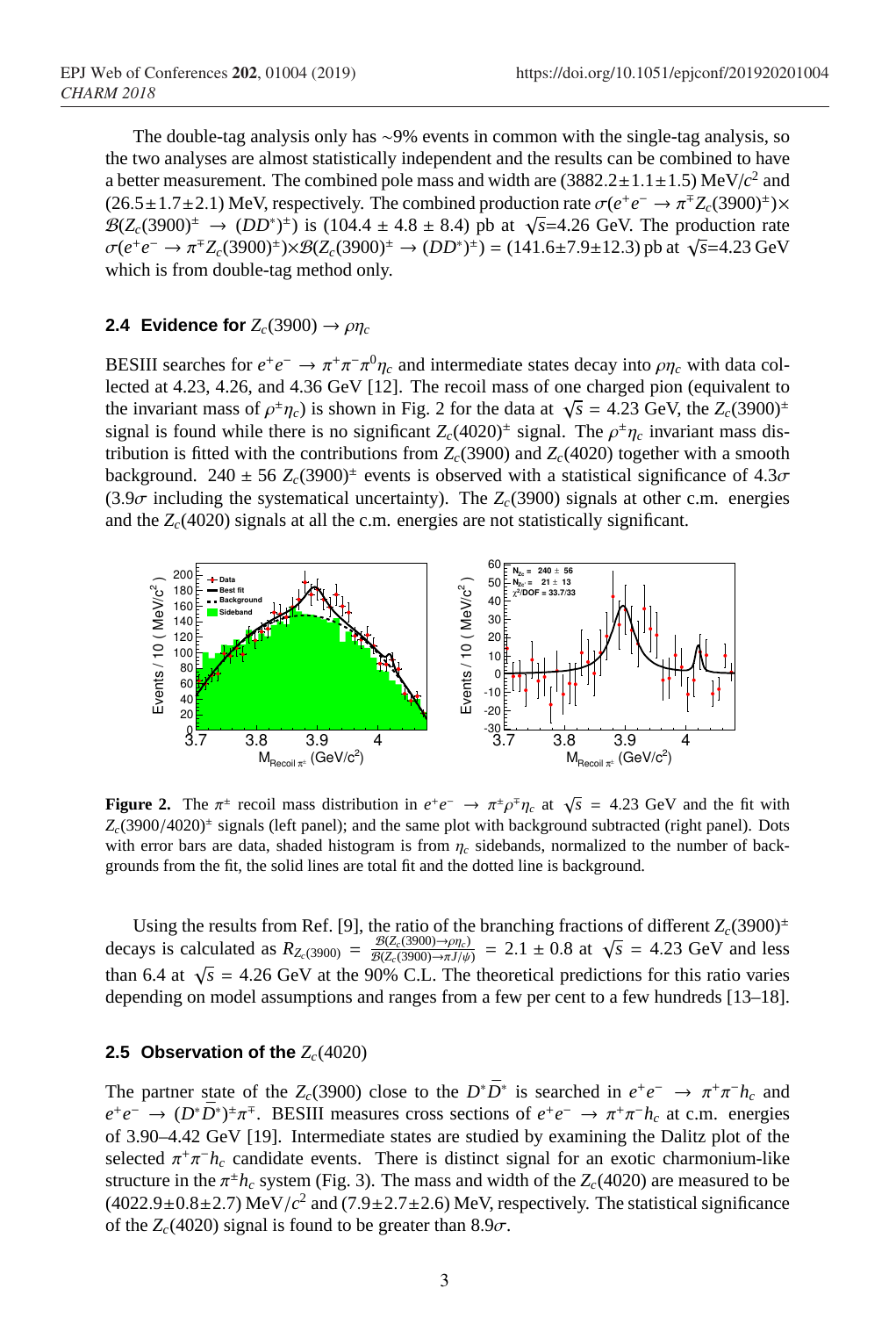

**Figure 3.** Dalitz plot  $(M_{\pi^+ h_c}^2$  vs.  $M_{\pi^+ \pi^-}^2)$  (left panel) and the fit to the  $M(\pi^+ h_c)$  distribution (middle panel) for selected  $e^+e^- \to \pi^+\pi^-h_c$  events, summed over all energy points; and the fit to the  $\pi^+$  recoil panel) for selected  $e^+e^- \rightarrow \pi^+ \pi^- i_e$  events, summed over an energy  $\mu$  mass spectrum (right panel) in  $e^+e^- \rightarrow (D^* \bar{D}^*)^{\pm} \pi^{\mp}$  at  $\sqrt{s} = 4.26$  GeV.



**Figure 4.** Measured cross section  $\sigma(e^+e^- \to \pi^+\pi^-J/\psi)$  and the fit to the data.

The study of  $e^+e^- \to (D^*\bar{D}^*)^{\pm}\pi^{\mp}$  process using data at  $\sqrt{s}$  =4.26 GeV [20] indicates the open-charm decay  $Z_c(4020) \rightarrow (D^*\bar{D}^*)^{\pm}$  in the  $\pi^{\mp}$  recoil mass spectrum (see Fig. 3). The measured mass and width of the structure are  $(4026.3 \pm 2.6 \pm 3.7)$  MeV/ $c^2$  and  $(24.8 \pm 5.6 \pm 3.7)$ 7.7) MeV, respectively, and the statistical significance is  $13\sigma$ .

#### **3 The vector charmonium-like state** *Y*(4260)

The vector charmonium-like states with quantum numbers  $J^{PC} = 1^{-1}$  that are usually called *Y* states, like the *Y*(4260) [21], the *Y*(4360) [22, 23], and the *Y*(4660) [23]. These states show strong coupling to hidden-charm final states in contrast to the vector charmonium states in the same energy region ( $\psi$ (4040),  $\psi$ (4160),  $\psi$ (4415)) which couple dominantly to open-charm meson pairs [1].

$$
3.1 e^+e^- \rightarrow \pi^+\pi^-J/\psi
$$

The cross sections of  $e^+e^- \to \pi^+\pi^- J/\psi$  are measured precisely at c.m. energies from 3.77 to 4.60 GeV using 9 fb<sup>-1</sup> of BESIII data [24]. Figure 4 shows the measured cross sections, one can see clearly the *Y*(4260) structure observed by BaBar and Belle experiments, but it is peaked at around 4.22 GeV rather than 4.26 GeV from the previous fits [7, 25].

Two resonant structures in the *Y*(4260) peak region are needed in a fit to the cross sections. The first one has a mass of  $(4222.0 \pm 3.1 \pm 1.4) \text{ MeV}/c^2$  and a width of  $(44.1 \pm 4.3 \pm 2.0) \text{ MeV}$ ,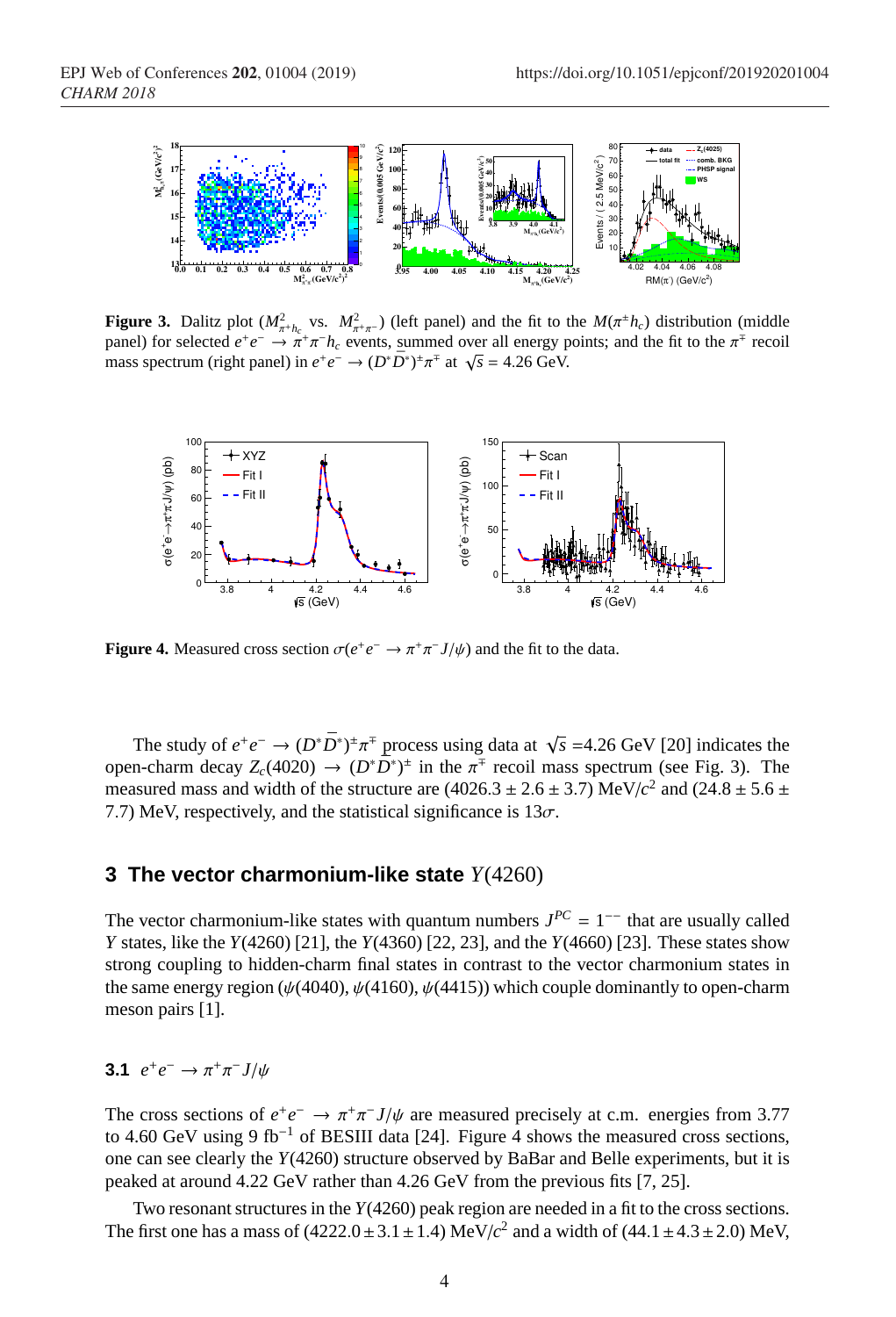while the second one has a mass of  $(4320.0 \pm 10.4 \pm 7.0)$  MeV/ $c^2$  and a width of  $(101.4^{+25.3}_{-19.7} \pm 1.0)$ 10.2) MeV. The mass of first resonance is lower than that of the *Y*(4260) and it is much narrower. The second resonance is observed in  $e^+e^- \to \pi^+\pi^- J/\psi$  for the first time, with a statistical significance larger than  $7.6\sigma$ .

It is worth pointing out that the lower mass structure (called *Y*(4220) hereafter) is the main component of the *Y*(4260) structure but with improved measurement of the resonant parameters thanks to the high luminosity data from BESIII.

**3.2**  $e^+e^- \to \pi^+\pi^-h_c$ 

In 2013, BESIII reported the cross section measurement of  $e^+e^- \rightarrow \pi^+\pi^-h_c$  at 13 c.m. energies from 3.9 to 4.4 GeV [26]. In 2017, BESIII presented a follow-up study at c.m. energies from 3.9 to 4.6 GeV [27]. The cross sections are shown in Fig. 5.



**Figure 5.** Fit to the cross section of  $e^+e^- \to \pi^+\pi^-h_c$  with the coherent sum of two BW functions (solid curve).

Assuming the  $\pi^+\pi^-h_c$  events come from two resonances, BESIII obtains  $M =$  $(4218.4^{+5.5}_{-4.5} \pm 0.9)$  MeV/ $c^2$ ,  $\Gamma = (66.0^{+12.3}_{-8.3} \pm 0.4)$  MeV for *Y*(4220), and *M* = (4391.5<sup>+6.3</sup>  $\pm$ 1.0) MeV/ $c^2$ ,  $\Gamma = (139.5^{+16.2}_{-20.6} \pm 0.6)$  MeV for *Y*(4390). The parameters of the low mass structure are consistent with those of the resonance observed in  $e^+e^- \to \omega \chi_{c0}$  [28] and in  $e^+e^- \rightarrow \pi^+\pi^- J/\psi$  [24]. The high mass structure is different from the *Y*(4360) [29, 30] and  $\psi(4415)$  [1].

### **3.3**  $e^+e^- \to \pi^+\pi^-\psi(2S)$

BESIII measures the cross sections of  $e^+e^- \to \pi^+\pi^-\psi(2S)$  using 5.1 fb<sup>-1</sup> of data collected from 4.0 to 4.6 GeV [31]. The measurements are in good consistency with previous BaBar and Belle results [29, 30], but with much improved precision, as shown in Fig. 6.

As the BESIII data can only reach 4.6 GeV, the parameters of the *Y*(4660) are fixed to Belle measurement [30] in the fit to the  $e^+e^- \rightarrow \pi^+\pi^-\psi(2S)$  cross sections. The data require a lower-mass resonance with a mass  $M = (4209.5 \pm 7.4 \pm 1.4) \text{ MeV}/c^2$  and a width  $\Gamma = (80.1 \pm 24.6 \pm 2.9)$  MeV with a statistical significance of 5.8 $\sigma$ , this is the first observation of the new decay mode  $Y(4220) \rightarrow \pi^+\pi^-\psi(2S)$ . The fit results are also presented in Fig. 6.

## **3.4**  $e^+e^- \to \omega \chi_{c0}$

The process  $e^+e^- \to \omega \chi_{c0}$  is observed for the first time and the cross sections or the upper limits on the cross sections (when the signal is not significant) at the 90% C.L. are determined [28, 32]. By assuming the  $\omega \chi_{c0}$  signals come from a single resonance, the mass is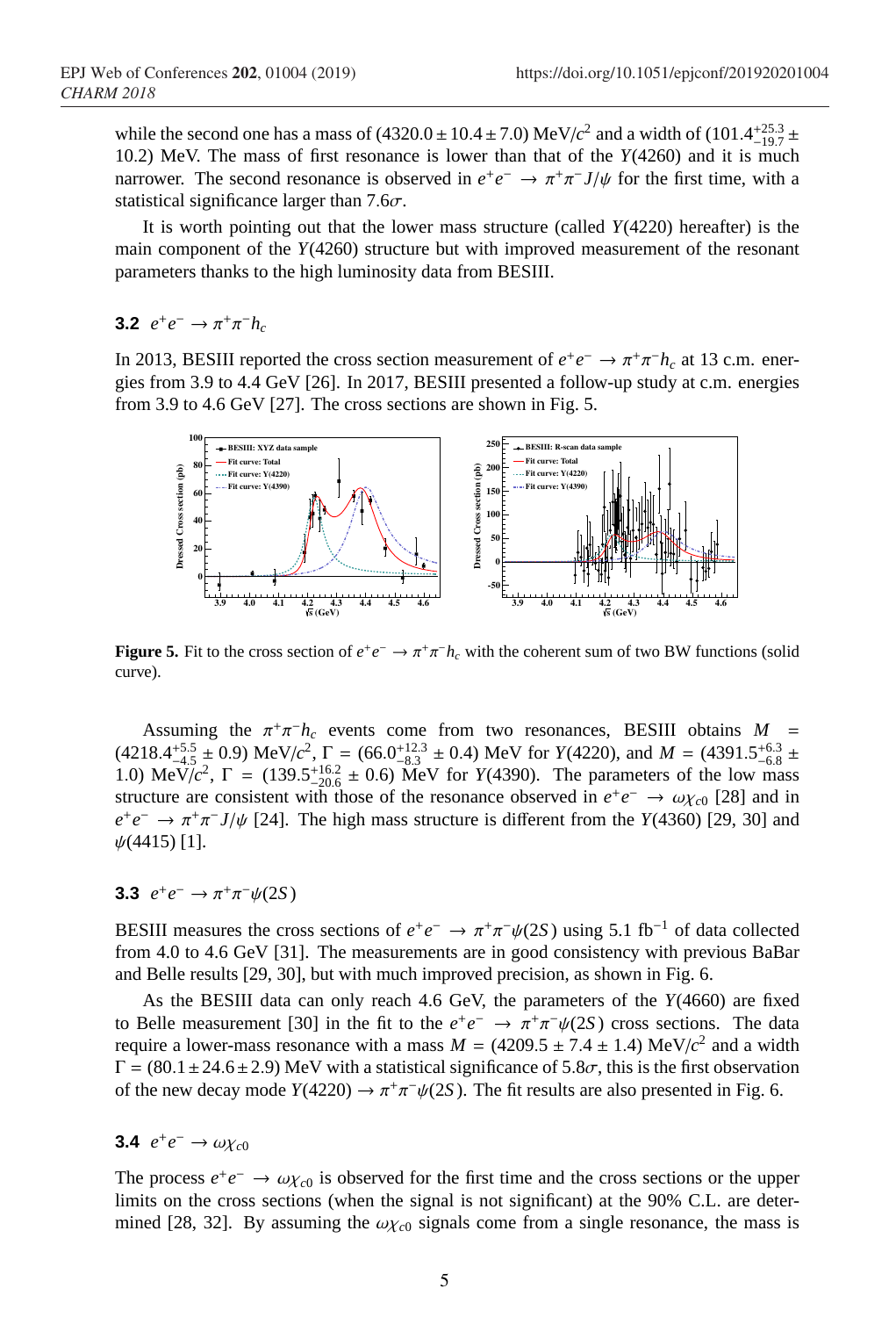

**Figure 6.** Cross sections of  $e^+e^- \to \pi^+\pi^-\psi(2S)$  (left panel),  $\omega\chi_{c0}$  (middle panel), and  $D^0D^{*-}\pi^+ + c.c.$ (right panel), as a function of c.m. energy.

determined to be  $(4226 \pm 8 \pm 6) \text{ MeV}/c^2$ , and width  $(39 \pm 12 \pm 2) \text{ MeV}$  (shown in Fig. 6). In fact, it is in the  $e^+e^- \rightarrow \omega \chi_{c0}$  mode that the *Y*(4220) (or *Y*(4230)) structure was first reported [28].

### **3.5**  $e^+e^- \to D^0D^{*-}\pi^+ + c.c.$

BESIII reported measurements of the cross section of  $e^+e^- \to D^0D^{*-}\pi^+ + c.c.$  at c.m. energies from 4.05 to 4.60 GeV [33] (shown in Fig. 6), which is a significant improvement over the Belle measurement [34] with ISR technique.

A fit to the cross section is performed to determine the parameters of the resonant structures. The fit yields a mass of  $(4228.6 \pm 4.1 \pm 5.9)$  MeV/ $c^2$  and a width of  $(77.1 \pm 6.8 \pm 6.9)$  MeV for the lower mass structure, and a mass of  $(4400.1 \pm 9.3)$  MeV/ $c^2$  and a width of  $(181.7 \pm 16.9)$  MeV for the higher mass one. Here for the higher mass state, the errors are statistical only. This is the first observation of the *Y*(4220) decays into open-charm final state  $D^0 D^{*-} \pi^+ + c.c..$ 

#### **3.6 Resonant parameters of the** *Y*(4260) **from combined fit**

As the cross sections of different final states have some common features, and some of the final states have been measured by different experiments, these data are used to do combined fit to extract more information about the resonant structures [35, 36].

In Ref. [35], the authors use the measured cross sections of  $e^+e^- \rightarrow \omega \chi_{c0}$  [32],  $\pi^+\pi^-h_c$  [27],  $\pi^+\pi^-J/\psi$  [24], and  $D^0D^{*-}\pi^+ + c.c.$  [33] processes to determine the resonant parameters of the *Y*(4220). The fit determines the mass of the *Y*(4220) as (4219.6  $\pm$  3.3  $\pm$ 5.1) MeV/ $c^2$  and the width is (56.0  $\pm$  3.6  $\pm$  6.9) MeV. The coupling of this state to the lepton pair is also extracted.

## **4 The** *X*(3872)

The *X*(3872) was observed in  $B^{\pm} \to K^{\pm} \pi^+ \pi^- J/\psi$  decays 15 years ago at the Belle experiment [37]. It was confirmed subsequently by several other experiments [38–40]. BESIII observed a new process of the *X*(3872) production:  $e^+e^- \rightarrow \gamma X(3872) \rightarrow \gamma \pi^+ \pi^- J/\psi$  [41].

The *X*(3872) signal is shown in Fig. 7 (left), the mass is measured as (3871.9  $\pm$  0.7  $\pm$ 0.2)  $\text{MeV}/c^2$  and the width is less than 2.4 MeV at the 90% C.L. The statistical significance of  $X(3872)$  is  $6.3\sigma$ . The energy-dependent cross sections (Fig. 7 (right)) can be described with the *Y*(4260) resonance well, which supports the existence of radiative transition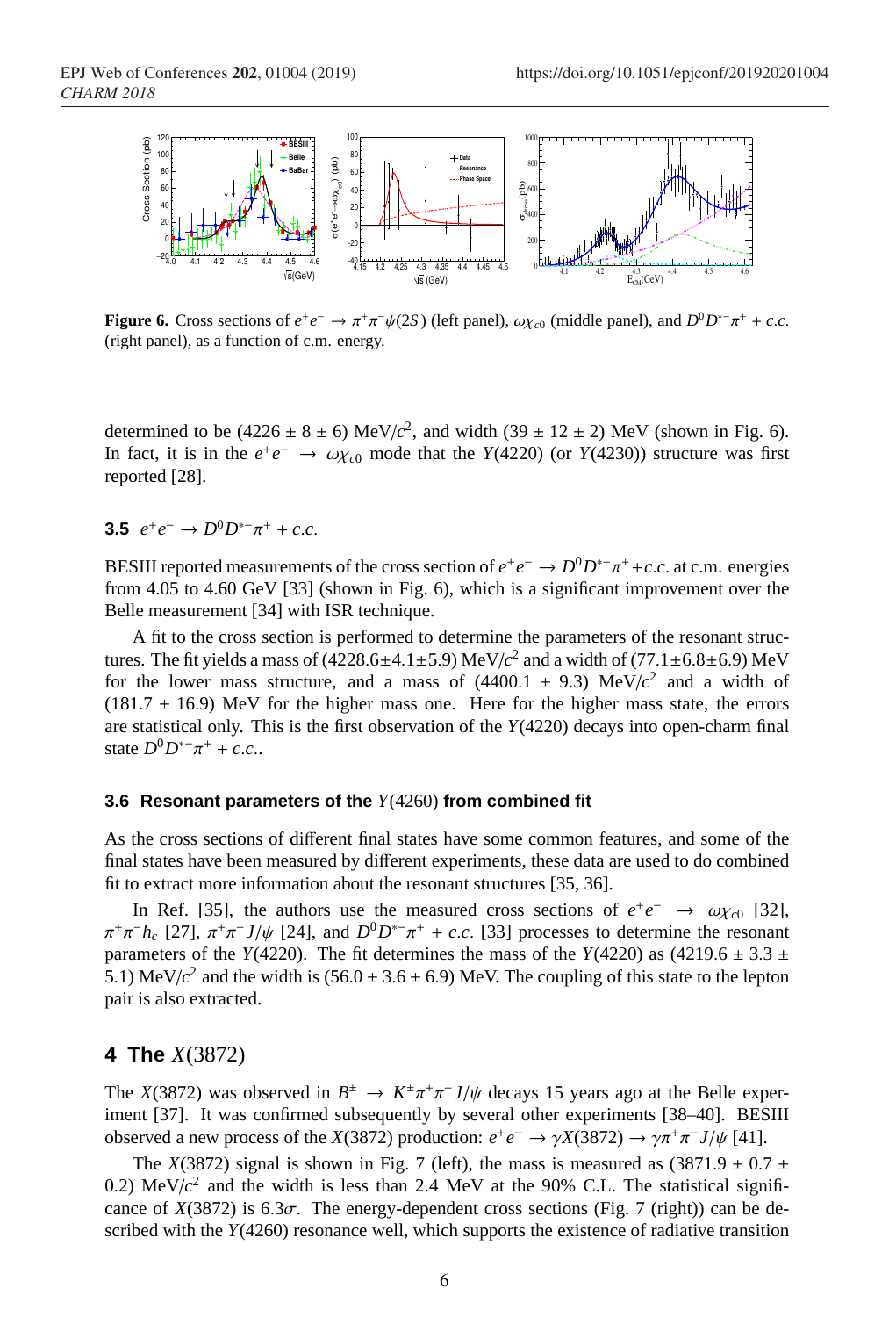

**Figure 7.** Fit the  $M(\pi^+\pi^-J/\psi)$  distribution observed at BESIII (left panel), and fit to  $\sigma^B[e^+e^- \to$  $\gamma X(3872) \rightarrow \pi^+ \pi^- J/\psi$ ] (right panel).

 $Y(4260) \rightarrow \gamma X(3872)$ . Together with the hadronic transition of the  $Y(4260) \rightarrow \pi Z_c(3900)$  [6– 8], these suggest that there might be some commonality in the nature of *X*(3872), *Y*(4260), and *Zc*(3900), and so the model developed to interpret any one of them should also consider the other two.

## **5 Summary and Perspectives**

BESIII has achieved a lot in the study of the XYZ states. There are still some data at BESIII not analyzed and data at more energy points will be taken [42]. More analyses with these data samples will allow many improved understanding of the XYZ states, especially the *X*(3872),  $Y(4260)$ ,  $Z_c(3900)$ , and  $Z_c(4020)$ . BEPCII is upgrading the maximum c.m. energy from 4.6 to 4.9 GeV in two years, this will enable a full coverage of the *Y*(4660) [23] and *Y*(4630) [43] resonances, improved measurements of their properties are expected.

### **Acknowledgments**

Many thanks to the organizers for the invitation to give this talk and for the perfectly organized conference. This work is supported in part by National Natural Science Foundation of China (NSFC) under contract Nos. 11475187, 11521505, and 11835012; the Ministry of Science and Technology of China under Contract No. 2015CB856701; Key Research Program of Frontier Sciences, CAS, Grant No. QYZDJ-SSW-SLH011; and the CAS Center for Excellence in Particle Physics (CCEPP).

### **References**

- [1] C. Patrignani *et al.* [Particle Data Group], Chin. Phys. C **40**, 100001 (2016). M. Tanabashi *et al.* [Particle Data Group], Phys. Rev. D **98**, 030001 (2018).
- [2] A. J. Bevan *et al.* [BaBar and Belle Collaborations], Eur. Phys. J. C **74**, 3026 (2014).
- [3] For recent reviews, see F. K. Guo, C. Hanhart, U. G. Meißner, Q. Wang, Q. Zhao and B. S. Zou, Rev. Mod. Phys. **90**, no. 1, 015004 (2018). H. X. Chen, W. Chen, X. Liu and S. L. Zhu, Phys. Rept. **639**, 1 (2016); N. Brambilla *et al.*, Eur. Phys. J. C **71**, 1534 (2011).
- [4] M. Ablikim *et al.* [BESIII Collaboration], Nucl. Instrum. Methods Phys. Res., Sect. A **614**, 345 (2010).